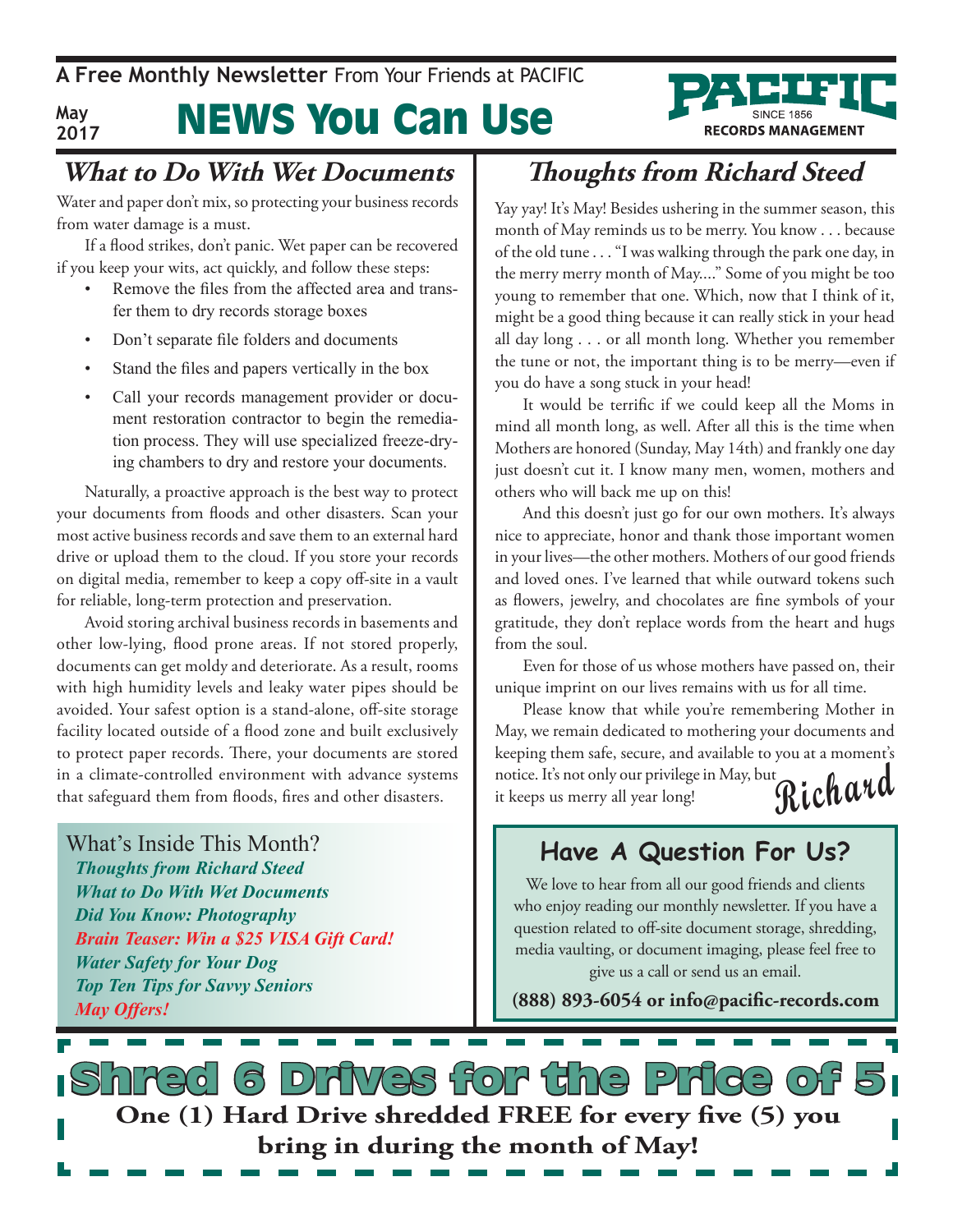### **May Service Awards** Celebrating Pacific Employee Anniversaries  **24 years** Kerry Pou **14 years** Ray Medina **14 Years** Rafael Tellez **10years** John "Reggie" Jackson **2 years** Vang, Cameron **Did You Know: Photography** May is National Photo Month. There are 12 cameras that have been left on the surface of the moon. Forms of cameras have been around since 1000 A.D., but film was not developed until 1884, when George Eastman invented a flexible, paper-based photographic film. The iconic photo of Albert Einstein sticking his tongue out sold at auction in 2009 for \$74,330.

The first camera was a pinhole camera called a camera obscura. These first cameras were used for viewing or drawing purposes.

It was not until 1827 that Joseph Nicephore Niepce made the first photographic image using a pinhole camera. He used the camera to take heliographs or sun prints.

Louis Daguerre invented the first practical process of photography. He named this type of photograph after himself, calling it the daguerreotype.

## **Quick Tips: Organizing**

Your child's closet can be a disorganized mess if he or she doesn't have the right tools to organize clothes, toys, and sporting goods. Start by installing a second rod in the middle of the closet to give your child easier access to hanging things. Install some hooks along a hallway to hold hats, a backpack, and sports gear. Put a bin for shoes on the floor of the closet and place a stacking basket organizer in the closet for other small items. Finally, make sure your child has a small hamper to hold dirty clothes so they don't end up on the floor.

### **May Holidays and Events**

#### **Daily Obserances:** 1 May Day

- 2 Brothers and Sisters Day
- 3 World Press Freedom Day
- 4 Star Wars Day
- 5 Cinco de Mayo
- 5 International Tuba Day
- 6 No Diet Day
- 7 National Tourism Day
- 8 Iris Day
- 8 World Red Cross Day
- 9 Lost Sock Memorial Day
- 10 Clean up Your Room Day
- 11 Eat What You Want Day
- 11 Twilight Zone Day
- 12 International Nurses Day
- 13 Birth Mother's Day
- 13 International Migratory Bird Day
- 14 Mother's Day
- 15 National Chocolate Chip Day
- 16 Love a Tree Day
- 16 Wear Purple for Peace Day
- 17 Pack Rat Day
- 18 International Museum Day
- 18 Visit Your Relatives Day
- 19 Boy's Club Day
- 20 Pick Strawberries Day 21 National Memo Day
- 22 Buy a Musical Instrument Day
- 22 World Goth Day
- 23 Lucky Penny Day
- 24 Victoria Day
- 25 Tap Dance Day
- 26 Sally Ride Day
- 27 International Jazz Day
- 27 Ramadan
- 27 Sun Screen Day
- 28 Amnesty International Day
- 29 Memorial Day
- 30 Water a Flower Day
- 31 World No Tobacco Day

#### **Monthly Obserances:**

Date Your Mate Month Foster Care Month Gifts from the Garden Month Older Americans Month National Barbecue Month National Bike Month National Blood Pressure Month National Hamburger Month

The material contained in this newsletter is for informational purposes only and is based upon sources believed to be reliable and authoritative; however, it has not been independently verified by us. This newsletter should not be construed as offering professional advice. For guidance on a specific matter, please consult a qualified professional.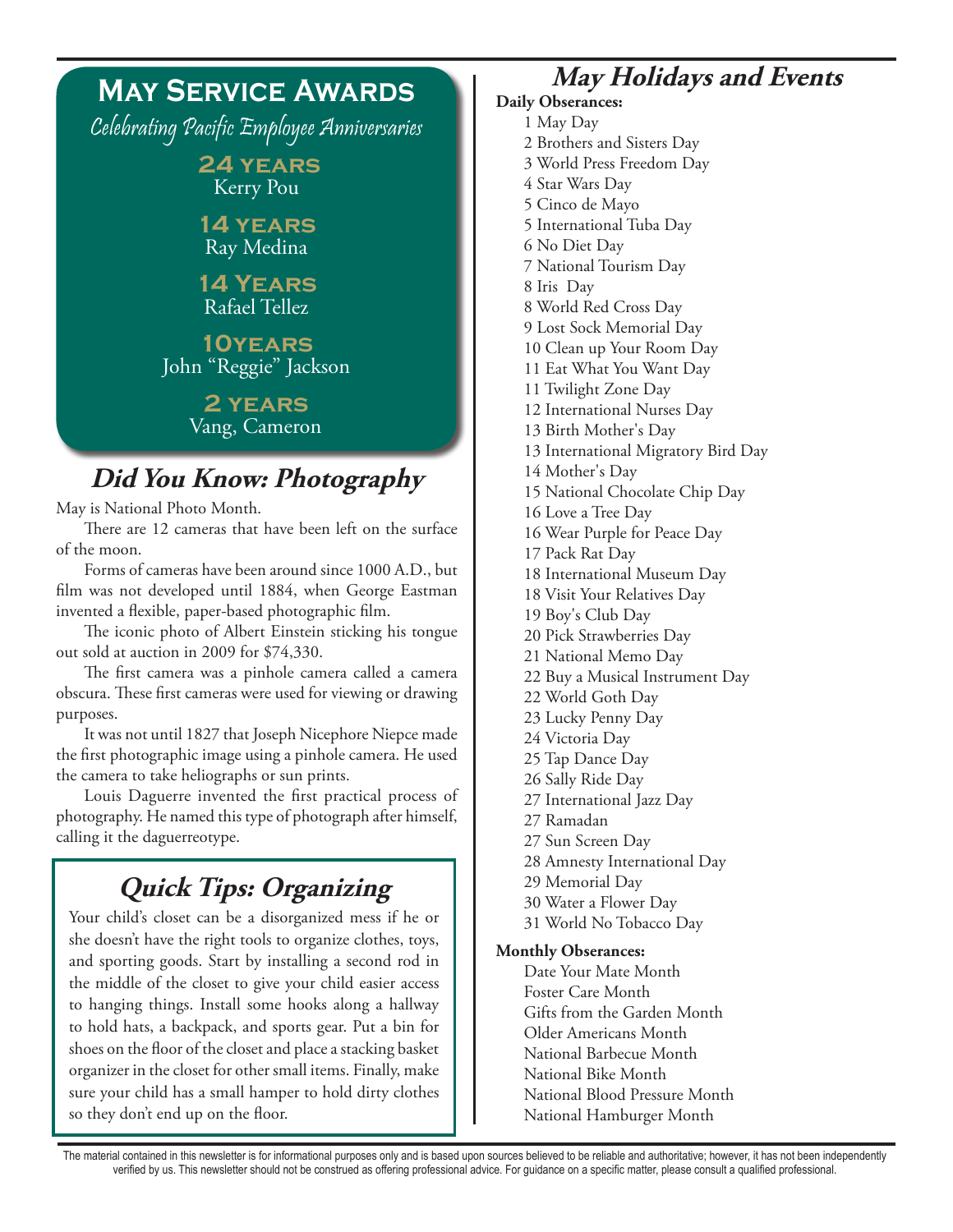## **PacBlog What Offsite Document Storage Can Do For Your Business**

PacBlog is the monthly web log of Pacific Records Storage To read this month's installment, please click the title below.

#### https://pacific-records.com/ offsite-document-storage-can-business

You may also access the PacBlog at the URL below. There you will find this month's installment along with archives of previous installments.

**http://pacific-records.com/category/pacnews**

## **Quick Tips: Safety**

To prevent electrical fires, don't overload circuits or extension cords. You should never run a cord under a rug. Make sure that any plug you put into an outlet fits snugly. If not, inspect the outlet to make sure it is not loose and that the housing is not cracked. Do not leave a plug in a poorly fitting outlet, as it can overheat and cause a fire within minutes.

## **Do You Want To Win A \$25 VISA Gift Card?**



Each month we'll give you a

new challenge of some type. All those who reply with a correct answer are eligible to win. At the end of the month we'll draw a lucky name.

Here is this month's challenge: **Last Month's Answer to:** *How did the Vikings send secret messages?* What do dinosaurs use for flooring?

**Last month's Winner:** By Norse code!

#### **Yong C. Lee Administrator, Omni Women's Health Medical Group**

Email your answer to **info@pacific-records.com**

## **Green Living: Kill a Watt**

While solar power and wind energy offer us a greener future when it comes to power generation, the cleanest watt is the one that doesn't have to be generated. Here are some tips for reducing watts or not generating them at all.

If you use a desktop computer, consider a notebook for your next purchase. If you're not ready to acquire another computer, be sure your machine's power-saving options are at optimal settings for your intended use situation.

Tumble dryers are massive energy suckers, but if you need to use them, ensure the lint filter is clean and the room where the clothes dryer is has plenty of air circulation. This will allow your clothes to dry faster and save electricity. Of course, line dry wherever possible.

If you have an electric stove, always select the right pan for the job. Remember, too, that water comes to a boil much faster when you cover the pot.

When boiling the kettle for a cup of coffee or tea, only have as much water as you need in the kettle. This not only saves energy, but will get your morning fix to you much quicker.

Check your refrigerator to ensure the seal is in good condition as even small gaps can affect performance dramatically. Your fridge should also be situated out of direct sunlight and placed in such away to allow for good air circulation; particularly at the back. If yours is an old fridge, the coils at the back should be regularly dusted.



"They take this karma thing seriously, don't they?"

# **3 months FREE secure Destruction service**

*Get 3 months of free Secure Destruction service when you sign up for a new Secure Destruction account with a one-year agreement. Just mention this coupon! Email info@pacific-records.com for more information.*